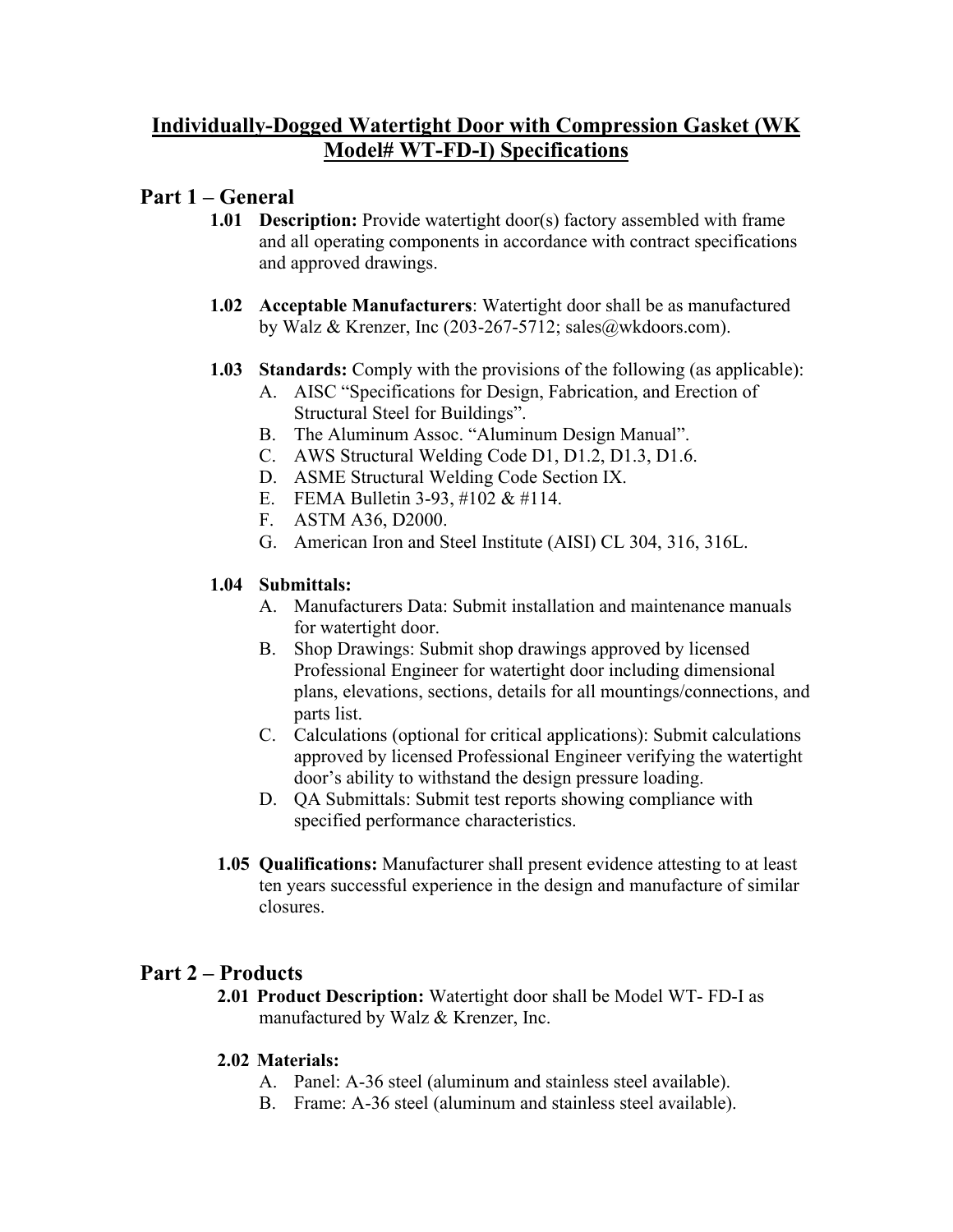- C. Gasket: neoprene gasket, 25 duro with fully molded corners. For pressures exceeding 22 psi, 40 duro gasket is used. Optional gasket material for unusual environmental conditions including viton, silicone, hypalon and others.
- D. Securing dogs: xylan-coated steel dogs. Other options available upon request (stainless steel, bronze).
	- a. For low pressure or seating applications, stainless steel dogging mechanism recommended.
	- b. In some cases where operation is from outside only, stainless steel/bronze drop bolts may be used for reduced maintenance and lower cost.
- E. Finish: steel or aluminum panels and frames to be coated with (1) primer coat and (2) top coats of shop polyurethane system. Stainless steel to be uniform bead blast per SSPC-SP17 (other options available upon request).
- F. Hinges: to include bronze oil-impregnated thrust bearing and stainless steel hinge pins.

## **2.03 Design:**

- A. Design Pressure: # (in feet of water or psi). Specify seating (pushing door closed) or unseating direction (pushing door open).
- B. Side frames are angles for mounting on the exterior face of the wall surface.
- C. Bottom frame is a flatbar with raised machined knife-edge. Standard bottom sill is raised 1-1/2" from floor surface.
- D. Recessed sill option or removable flush bottom sill option are available when flush sill is required.
- E. Installation:
	- a. Frame(s) shall have mounting holes for expansion or adhesive concrete anchors for installation on existing openings.
	- b. For new concrete pours, frame(s) shall have welded embedment anchors and/or a masonry subframe.
	- c. Other options included weld-on installation (field welding by installer).
- F. Frame knife-edge shall be rounded and smooth to maximize sealing.
- G. Removable ramp (optional) is placed over the raised bottom sill for vehicular traffic or to prevent tripping hazard.
- H. Options include viewing windows, locks, and remote indication/control/monitoring.
- I. Door size and design pressure direction shall determine the quantity and type of dog. Dogs are designed to adjust gasket compression in the field.

## **2.04 Quality Assurance:**